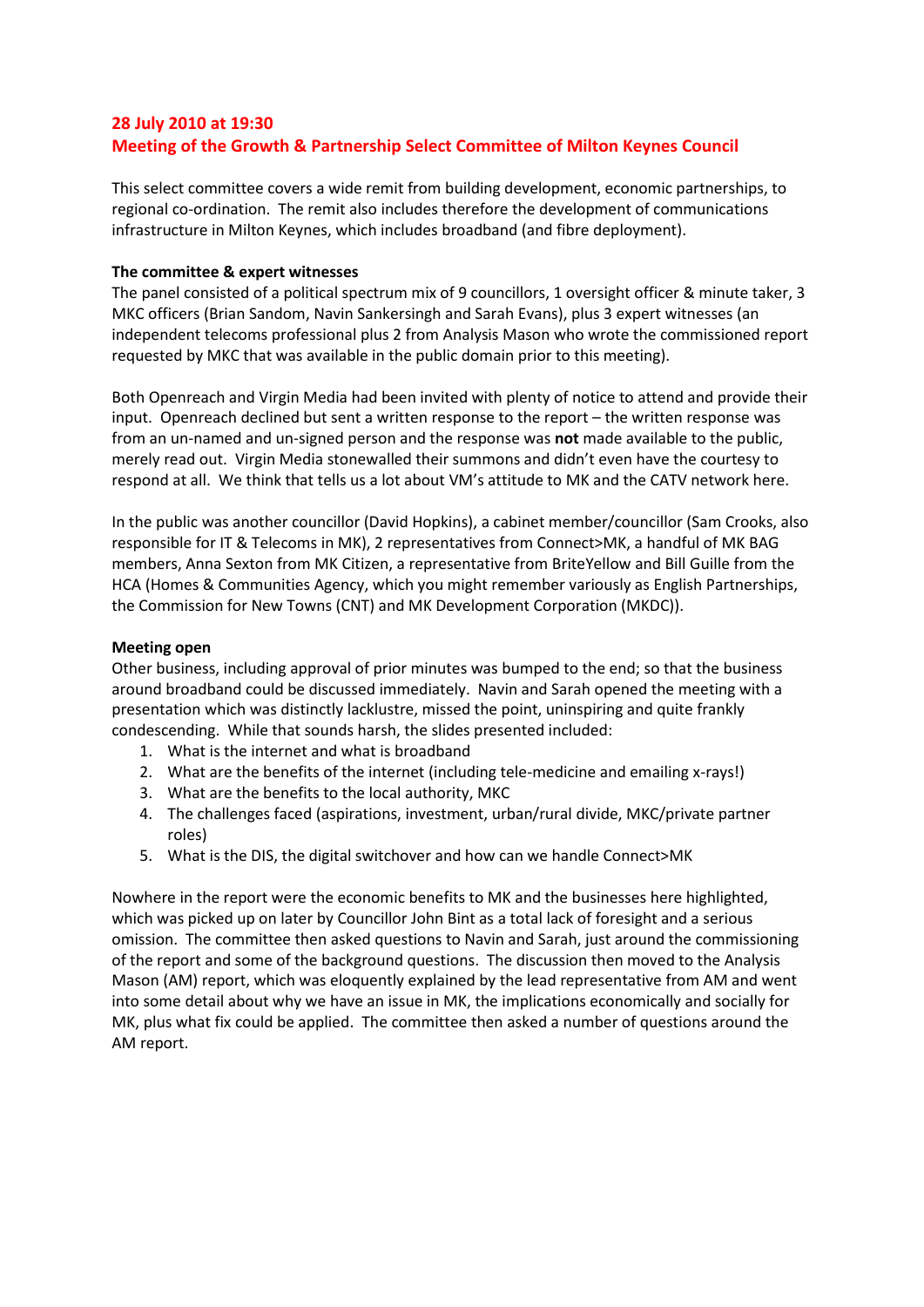Those questions related to why wired versus wireless (bandwidth), costs of deployment (£20m FFTC vs £110m FTTP), the FTTx map we saw a[t http://depositfiles.com/files/y3v9oe2hd](http://depositfiles.com/files/y3v9oe2hd) was sent around which answered some questions about coverage; while highlighting the urban/rural (rural in this case being North MK plus 5,000 homes in the South East corner in Walton Park Ward). CATV upgrades – Virgin Media have estimated to Connect>MK that it would cost £500k-£1m to upgrade the headend of the CATV network in MK to digital, which is required for TV post-April 2011, but still not provide broadband on their network.

The debate then moved to Callum, our independent expert witness on telecoms. This is where the debate hotted up. Callum presented some very interesting examples of best practice from around the country, focussing on Kent and Northumberland, where local telecoms companies have been successful in leveraging underlying fast infrastructure, in association with the local authority. The representative from BriteYellow backed this point up – and I'd agree that multiple solutions should be used to fill in coverage across MK (i.e. fibre, wireless, copper ADSL, satellite).

Councillor John Bint, with agreement from Councillor Brian White made points about futureproofing and that we should have addressed this a number of years ago and what fix we put in place now should be valid for more than 2, 3, 4, 5 years. Cllr Bint made the point that it's more about the ducting than the technology and a debate around the table, including input from the HCA about ownership of ducts and how difficult it can be to have an "independent" owner of them, enabling any through-flowing technology. Again the point was made that it's not just about fibre, but a variety of leveraged technologies. Callum argued that multiple partners should put in infrastructure (maybe 4 or 5 of them) against just having someone like Openreach or VM.

Alan from Brickhill made the beautifully short point that it's not about technology, or acronyms or all that good stuff – it's about just getting it done and getting it done **now** as that's all anyone really cares about – where is the focus, the pressure, the feeling of need and hunger in MKC to remain as the UK's #1 futuristic City?

MK BAG then made our input. We headlined with some simple points:

- 1. Multiple infrastructure partners do you want it **now** or in 2020? Multiple partners as ISPs – overlaid, work great for competition and price. But infrastructure should be just 1 or 2 companies to ensure fast, concentrate rollout.
- 2. Technology type it needs to be something that will be a common standard for the UK, and internationally, to ensure that kit you buy to access the network is cheap, common and easy to use. Exotic WiMax or proprietary technologies are a no-no for mass deployment.
- 3. It's about business, business, business. The economic benefits, including the "ripple effect" of people earning more, spending more in MK cannot be underestimated. It was quoted by the expert witnesses that for every 10% extra broadband penetration (not speed) you have, you get a 1% uplift in GDP. We mentioned OMB/SMB businesses and the 1.4 million OMB/VSB's in the UK that rely on home-hosting, email, upcoming cloud computing efforts (even with the retailer Amazon in this space). We quoted 2 businesses looking to move out of MK due to poor infrastructure. Cllr Tamagnini quoted his own business and his £400 loss on a single item due to poor infrastructure.
- 4. WiMax is not 4G. The MNOs are "into" LTE and for a limited group of people in MK, this could be a solution for a reasonable price in the near future. In the meantime, 3.5G HSPA at 7.2Mbps is reasonable. AM report confirms that growth of HSPA will be in-line with rest of the UK, within MK.
- 5. There's an environmental payoff here, too. Faster broadband means less commuting; more working from home, less carbon out there. What funds can we tap into here to help pay for everything as we know the actual deployment must be privately funded.